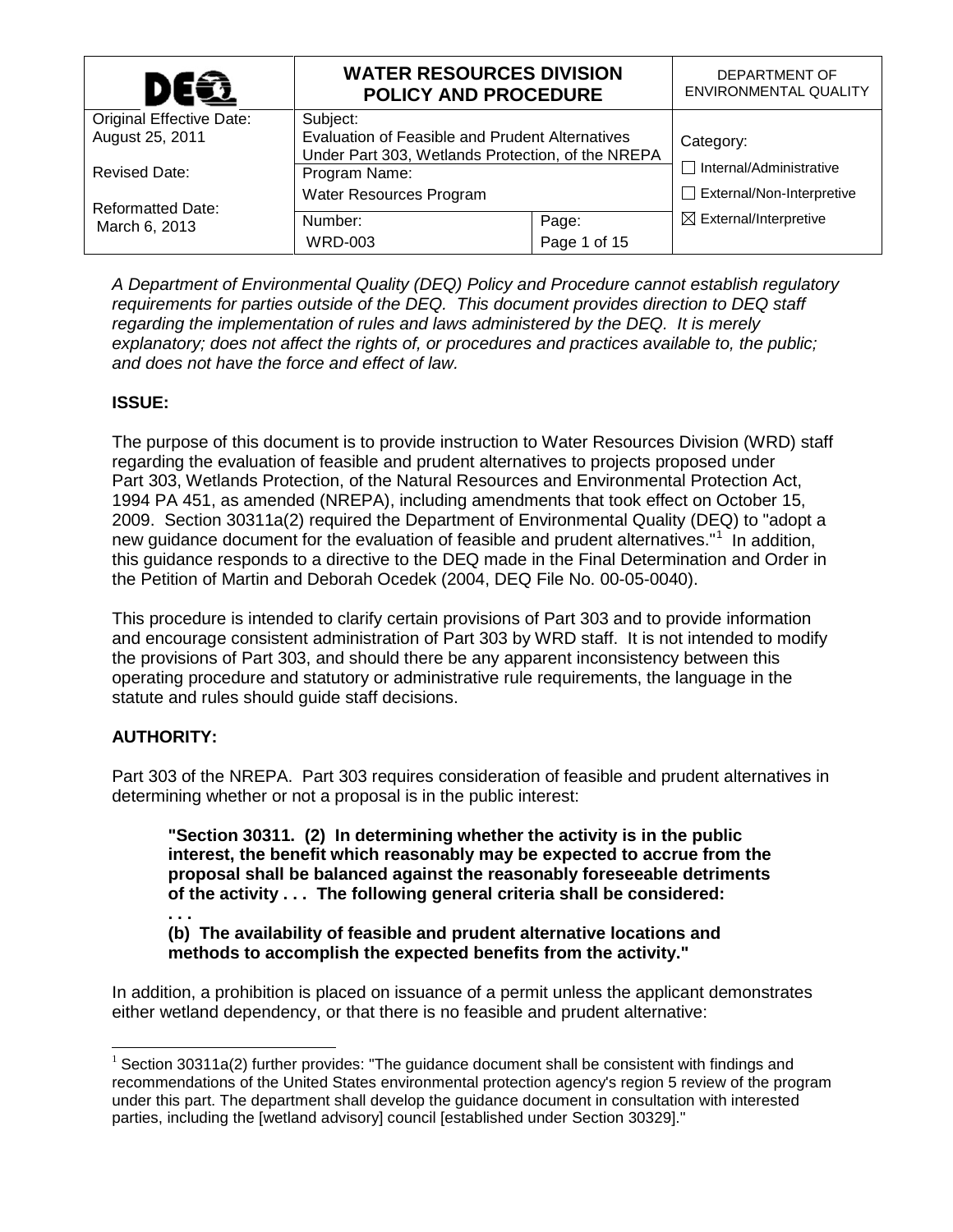Subject: Evaluation of Feasible and Prudent Alternatives Under Part 303, Wetlands Protection, of the NREPA Page 2 of 15

Number: WRD-003

**"Section 30311. (4) . . . A permit shall not be issued unless the applicant also shows either of the following:**

- **(a) The proposed activity is primarily dependent upon being located in the wetland.**
- **(b) A feasible and prudent alternative does not exist."**

In 2009, Part 303 was amended to include the following provisions:

#### **"Section 30311.**

**(5) If it is otherwise a feasible and prudent alternative, an area not presently owned by the applicant which could reasonably be obtained, utilized, expanded, or managed in order to fulfill the basic purpose of the proposed activity may be considered.**

**(6) An alternative that entails higher costs, as described in R 281.922a(11) of the Michigan administrative code, is not feasible and prudent if those higher costs are unreasonable. In determining whether such costs are unreasonable, the department shall consider both of the following:**

- **(a) The relation of the increased cost to the overall scope and cost of the project.**
- **(b) Whether the projected cost is substantially greater than the costs normally associated with the particular type of project."**

R 281.922a (promulgated in 2000) of the Wetlands Protection Rules (Wetlands Rules), promulgated under Part 303 of the NREPA, provides guidance to DEQ staff on the evaluation of feasible and prudent alternatives and wetland dependency. However, in the Final Determination and Order in the Petition of Martin and Deborah Ocedek (2004, DEQ File No. 00-05-0040), the director noted that there has been some confusion generated by the DEQ application of these rules in a manner that is inconsistent with the plain language of the rules. In order to reduce confusion, and to facilitate the processing of applications by the DEQ, the DEQ was directed to develop additional guidance regarding the evaluation of feasible and prudent alternatives. This order included the following specific directions:

*"In general, the geographical extent of the feasible and prudent alternatives analysis is related to the basic project purpose. Consistent with the statutory criteria and purpose, the most logical standard is to establish the geographic area consistent with the project purpose and facts of the case. Once the basic project purpose is properly defined, it becomes easier for an applicant to identify potential alternatives, including the geographical area where there are potential*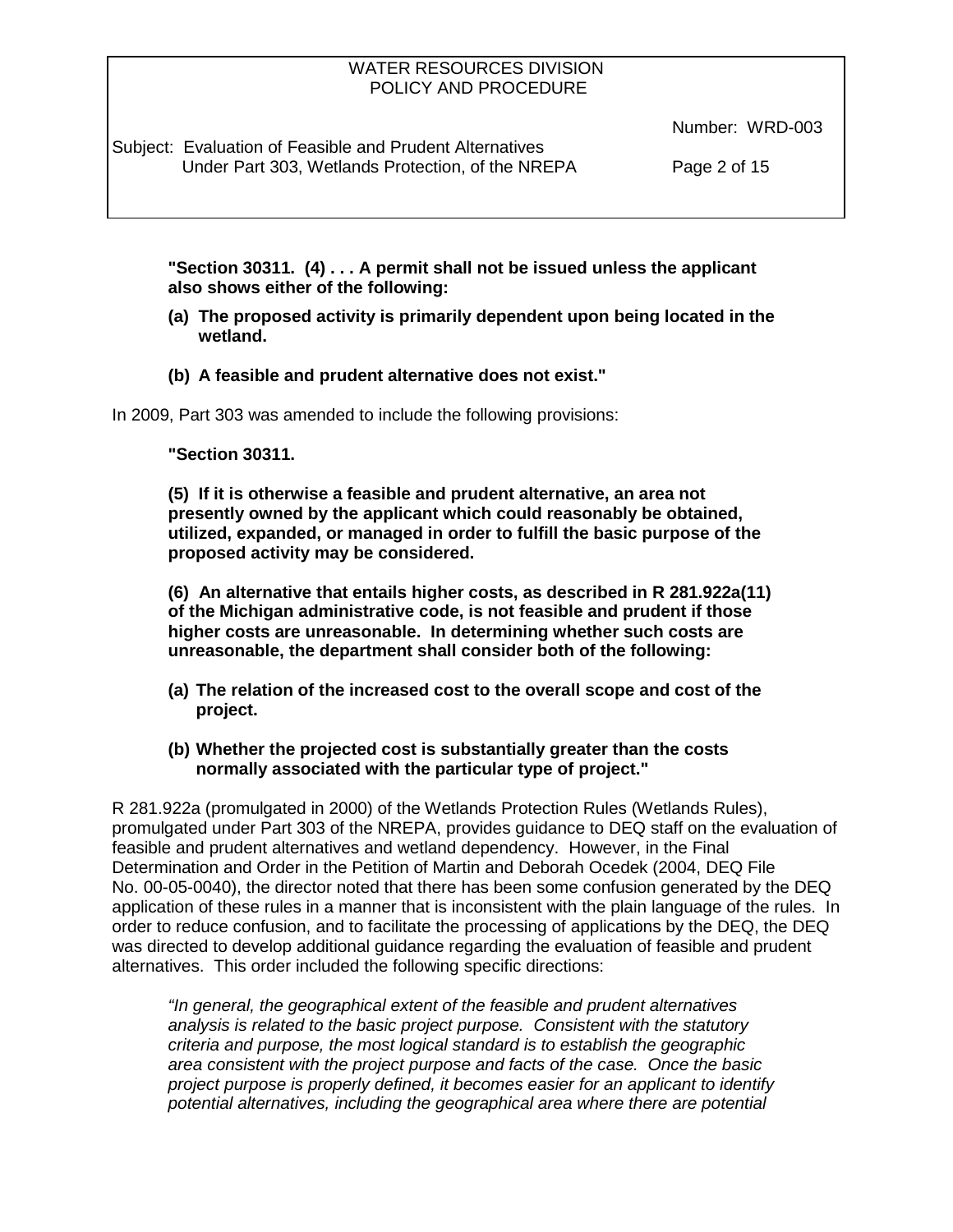Subject: Evaluation of Feasible and Prudent Alternatives Under Part 303, Wetlands Protection, of the NREPA Page 3 of 15

Number: WRD-003

*alternative locations, and then to evaluate whether those alternatives are feasible and prudent. I am directing MDEQ staff to develop further interpretive guidance in this area as well."*

# **PROCEDURES:**

#### PROJECT PURPOSE

Appropriate definition of the basic project purpose is important because it defines the scope of the alternatives analysis; that is, only those alternatives that will achieve the project purpose need be considered by the applicant and assessed by the DEQ. The basic project purpose should clearly and specifically define why the applicant is proposing to alter wetland resources, but should not be so narrowly defined as to preclude any alternative but the applicant's preferred one. The applicant's definition of the project purpose should include the scope of the proposed project; e.g., a driveway to a single-family home, a single-family home development, or an industrial park. It may also include the associated general location. For the examples given, these might be a proposed upland home site (accessed by the wetland crossing), in the vicinity of a particular community, and a site near a major interstate system and other industrial area, respectively.

To give another example, the project purpose may be to "construct an elementary school to serve approximately 350 students in the southern portion of a particular community." In this instance, the benefits of the school can only be realized within a given geographic location, and some sites may be precluded due to size or because of the presence of adjacent development or other conditions not compatible with a school. The scope of the alternatives analysis is thus readily apparent.

In another instance, the basic project purpose may be construction of a residential development. In this case, it is appropriate to specify, as part of the project purpose, the general location and type of housing planned; e.g., "a single family home development to help meet the housing demand in the vicinity of a particular community." It is not acceptable to define the project purpose in a manner that limits the project to the applicant's preferred location; e.g., a "152-lot subdivision on the shore of a certain lake between certain roads."

It is understandable that a proposed project may have been designed to take advantage of the features of a given site, such as its proximity to a waterfront, or provision of a particular scenic view. However, from the perspective of Part 303 and the Wetlands Rules, these features may not be necessary to meet the basic project purpose, whether that is to provide housing, or to develop a commercial venture. Alternative sites that do not include such secondary features could thus be feasible and prudent alternatives.

The statement of project purpose must focus on the basic, or primary, purpose of the project. Where a mall, for example, has a particular configuration following models such as an anchor mall with outlots or a lifestyle center with leisure amenities, there may be variations from the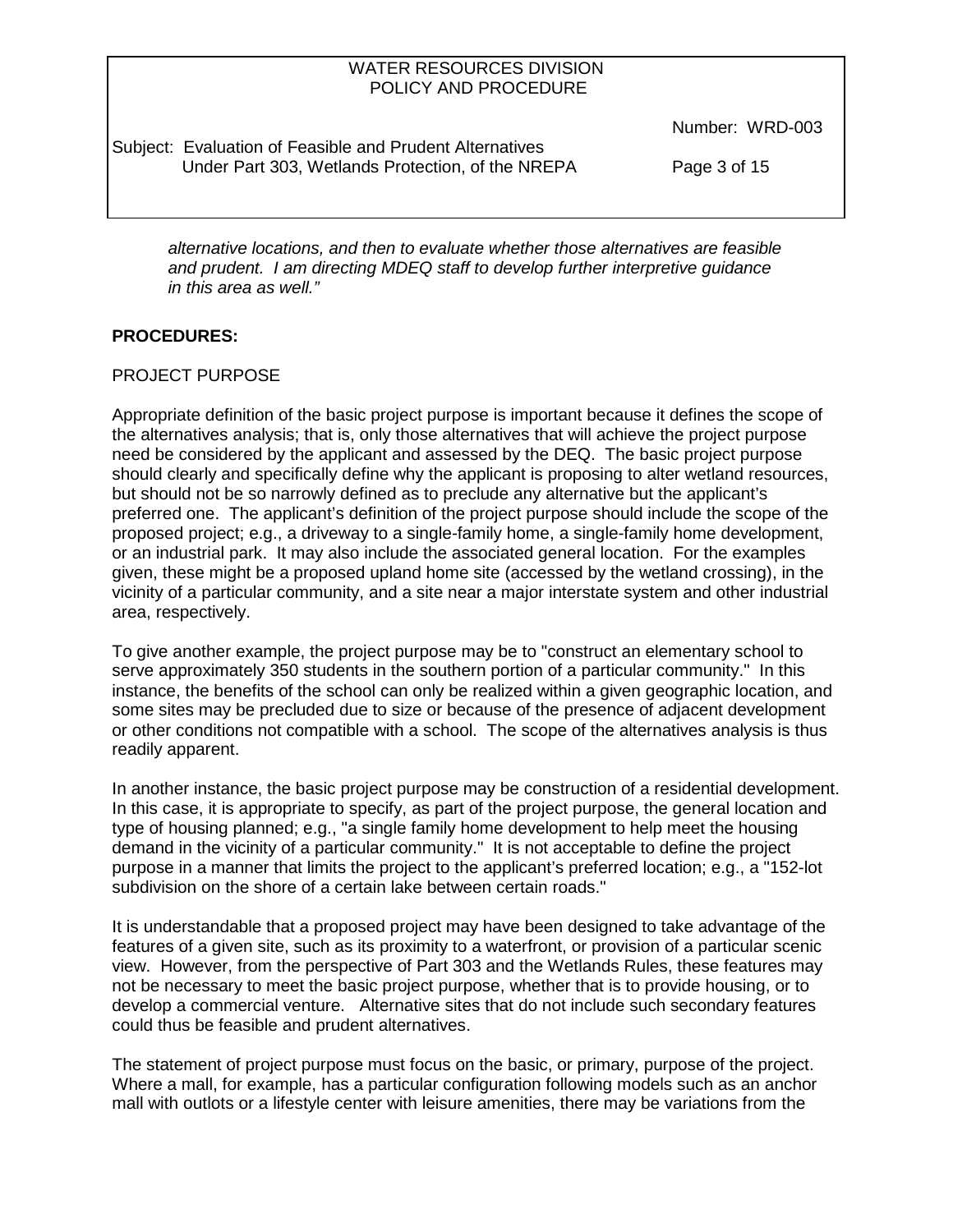Subject: Evaluation of Feasible and Prudent Alternatives Under Part 303, Wetlands Protection, of the NREPA Page 4 of 15

Number: WRD-003

standard model. As another example, a four-lane road needed to meet traffic loads may not need to be a boulevard.

R 291.922a(10) of the Wetlands Rules indicates that:

# "**An alternative may be considered feasible and prudent even if it does not accommodate components of a proposed activity that are incidental to or severable from the basic purpose of the proposed activity."**

GENERAL REQUIREMENTS IN EVALUATION OF FEASIBLE AND PRUDENT ALTERNATIVES

Under Part 303, the purpose of seeking an alternative is to determine whether it is feasible and prudent to avoid adverse environmental impacts of the proposed activity. It is not the purpose of the Part 303 alternatives analysis to select the best or most desirable alternative from the perspective of the applicant (which will presumably be the project as proposed).

In general, R 281.922a(6) of the Wetlands Rules directs the applicant to consider other locations, project size and configurations, and methods that may be used to accomplish the project purpose. A feasible and prudent alternative must be one that has less adverse impact on aquatic resources. If the use of an alternative would have a greater adverse impact on aquatic resources than the applicant's preferred option, that alternative is not feasible and prudent given the resulting resource impact.

This general description of a feasible and prudent alternative applies to both Section 30311(2)(b) and Section 30311(4)(b) of Part 303. The Final Determination and Order in Ocedek includes the following clarifying language:

*"Section 30311(4)(b) unambiguously requires that any alternative, whether it is on-site or off-site, be utilized if it is "feasible and prudent." . . . [In] the future, the Department of Environmental Quality will consider off-site alternatives under § 30311(4)(b)."*

# "Economic Development" as a Component of Project Purpose

Definition of the project purpose must be specific enough to meaningfully evaluate the impacts of the proposed activity and the availability of feasible and prudent alternatives. Consequently, relying only on a vague description of purpose of the project as "economic development," or alteration of a site "for future development," would not be sufficient to enable DEQ staff to apply the Part 303 criteria.

If the applicant adequately defines the project purpose but indicates that the primary driver of the project is a desire to attract local or regional economic development, the alternatives analysis should reflect that fact. Examples include new road construction where the specific goal is stimulating economic growth – rather than responding to existing traffic needs; or the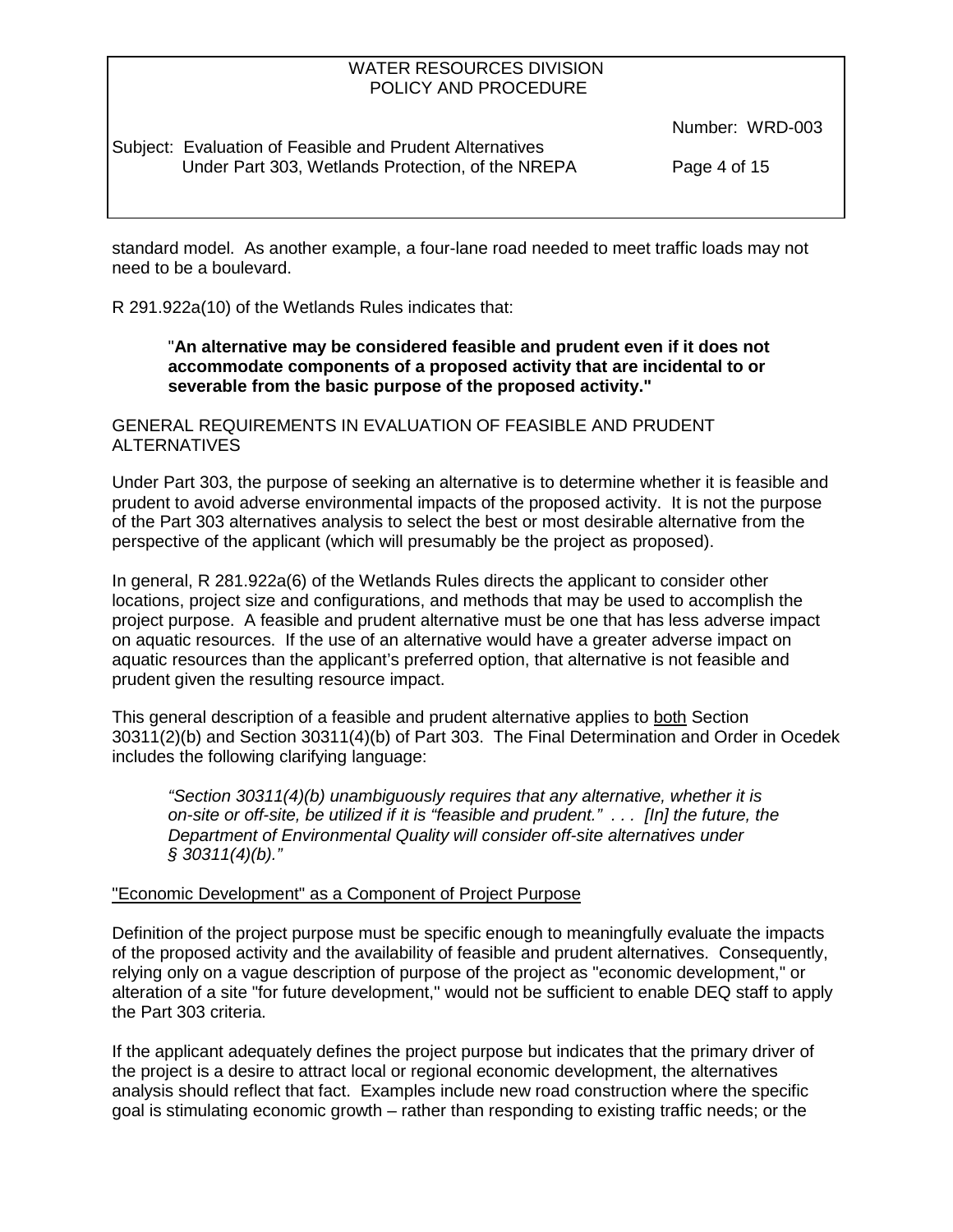Subject: Evaluation of Feasible and Prudent Alternatives Under Part 303, Wetlands Protection, of the NREPA Page 5 of 15

Number: WRD-003

purpose is development of an industrial park by a local community to attract new business rather than to serve the needs of a specific company.<sup>[2](#page-0-1)</sup> The range of alternatives available could be very broad if the goal is jobs for the region since the desire for economic development is not tied to a specific site. In general terms, a project whose goal is attraction of economic development could be located anywhere in the region and could incorporate a full range of methods, sizes, and configurations (e.g., alternative forms of transportation, a variety of commercial ventures, etc.). Therefore, a relatively large number of options should be available and considered during the alternatives analysis. If the economic development goal is tied to the expansion of the tax base, location may be part of the purpose.

The language of Part 303 prohibits the DEQ from issuing a permit unless the applicant demonstrates that a feasible and prudent alternative does not exist. The permit decision also rests on other statutory criteria; among these is the public interest test that also requires consideration of the availability of feasible and prudent alternatives. (Provisions for wetland dependent activities are addressed below.) R 281.922a of the Wetlands Rules clarifies how the alternatives analysis impacts the regulatory decision. While the DEQ must independently evaluate and agree with the applicant's demonstration before a permit can be issued, Part 303 does not require or authorize the DEQ to locate or design an alternative. If the DEQ finds that the applicant has failed to demonstrate that a feasible and prudent alternative does not exist, then it must deny the permit.

# GEOGRAPHIC SCOPE OF THE ALTERNATIVES ANALYSIS: APPLYING THE PROJECT PURPOSE

The geographic scope of the alternatives analysis is dictated by the project purpose and by the facts associated with the specific proposal. The project purpose is often associated with a specific market area, geographic region, or local unit of government. Sites outside of the area defined in the project purpose need not be considered. Note, however, that the project purpose should reasonably define the location; a specific location that arbitrarily limits consideration of alternatives to the applicant's preferred site is not consistent with analysis mandated by Part 303 and the Wetlands Rules, especially R 281.922a(4). It may be necessary to locate residential or commercial development within a particular community in order to provide the benefits associated with the project purpose. In other instances, the needs of a community may be met if development is in proximity to the community; e.g., development of a nearby industrial site that will provide employment opportunities to the community. It is unusual, but possible, that a project purpose is statewide in nature.

*Example: The alternatives analysis for a gypsum mine expansion project considered the availability of ore reserves on a statewide basis. However, in each specific location where mining was possible, the configuration of the ore body would limit on-site alternatives*.

<span id="page-4-0"></span> $2$  The discussion in this paragraph does not apply to all projects that provide economic benefits, but only to those that are driven primarily by a desire to *attract* unspecific economic development to a region.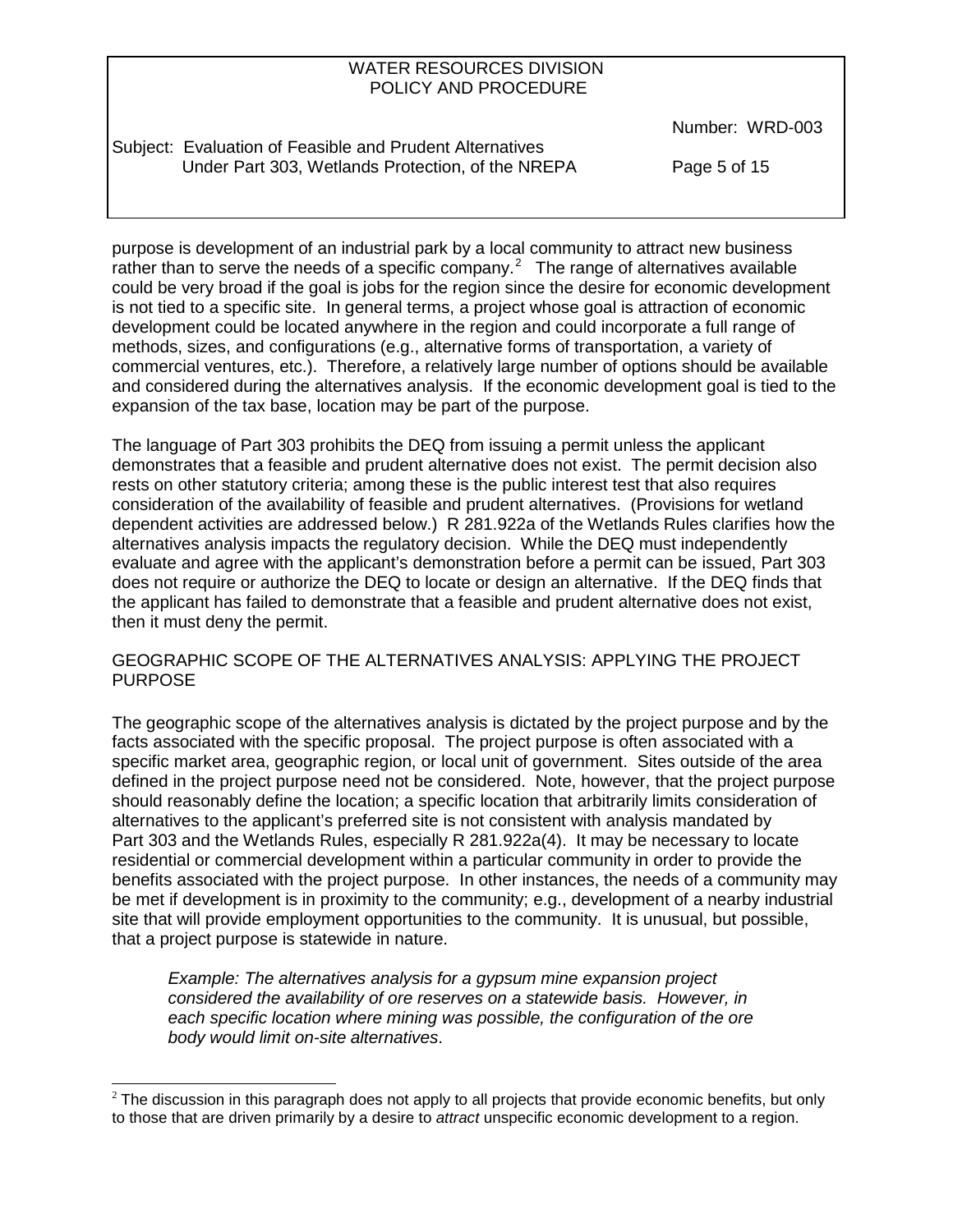Subject: Evaluation of Feasible and Prudent Alternatives Under Part 303, Wetlands Protection, of the NREPA Page 6 of 15

Number: WRD-003

Current ownership of the property is not generally a consideration in the alternatives analysis. Sites not currently owned by the applicant must be considered if they are "available." See Section 30311(5) of Part 303 as cited in the Authority section of this procedure.

The scope of a search for available sites is related to the specific project. For a typical project, it may be sufficient to identify appropriate parcels currently listed for sale. However, for a large project with potentially major impacts, the applicant should make a reasonable effort to determine whether other appropriate parcels of land are potentially available. If the permit applicant has the authority to condemn property for a proposed public works project, such as a highway, a greater range of feasible and prudent alternative locations will be available. Other factors that may be taken into consideration when determining whether a particular parcel represents a feasible and prudent alternative include site zoning, availability (or potential availability) of utilities and other infrastructure, and similar site limitations.

Where the proposed activity is associated with an existing structure or facility, it is possible that the only alternatives that can accomplish the project purpose are on-site. Potential examples include the expansion of an existing home or business, the construction of a driveway, the addition of parking spaces, or the widening of a road. However, piecemeal development of a site in an effort to limit alternatives to an on-site location is not consistent with the requirements of Part 303 and the Wetlands Rules with regard to minimizing adverse impact to wetlands, consideration of feasible and prudent alternatives, and consideration of cumulative effects on aquatic resources.

If the potential adverse impact of a proposed expansion of an existing facility is significant or if the expansion essentially represents a different use of the site, it is reasonable to consider the alternative of relocating the facility at another location. Note that even if the only alternative is on-site, the permit may be denied if the proposed activity will result in an unacceptable disruption to the resource as prohibited by Part 303.

# Retail Developments

Proposals involving retail developments often define a market area, which can be an acceptable component of the project purpose. However, retailers may also propose a series of specific marketing goals or preestablished criteria that may have been used in selecting the applicant's preferred site*,* but that may not be appropriate in determining whether there is a feasible and prudent alternative under Part 303. Detailed marketing goals that include factors such as the precise distance from intersections, location on specific roadways, distance from multiple communities, adjacent traffic volume, setbacks and visibility from various locations, and signage requirements, may sometimes be so narrowly defined as to preclude all but the preferred location and place arbitrary limits on the alternatives analysis. That is, such restrictive marketing related site criteria do not define the basic project purpose. Marketing goals may well have been designed to maximize the profit from the proposed project. However, as described in Section 30311(6) of Part 303, the most profitable location may not be the only feasible and prudent alternative – although the cost of an alternative must be reasonable, taking into account the normal cost of the type of development in question.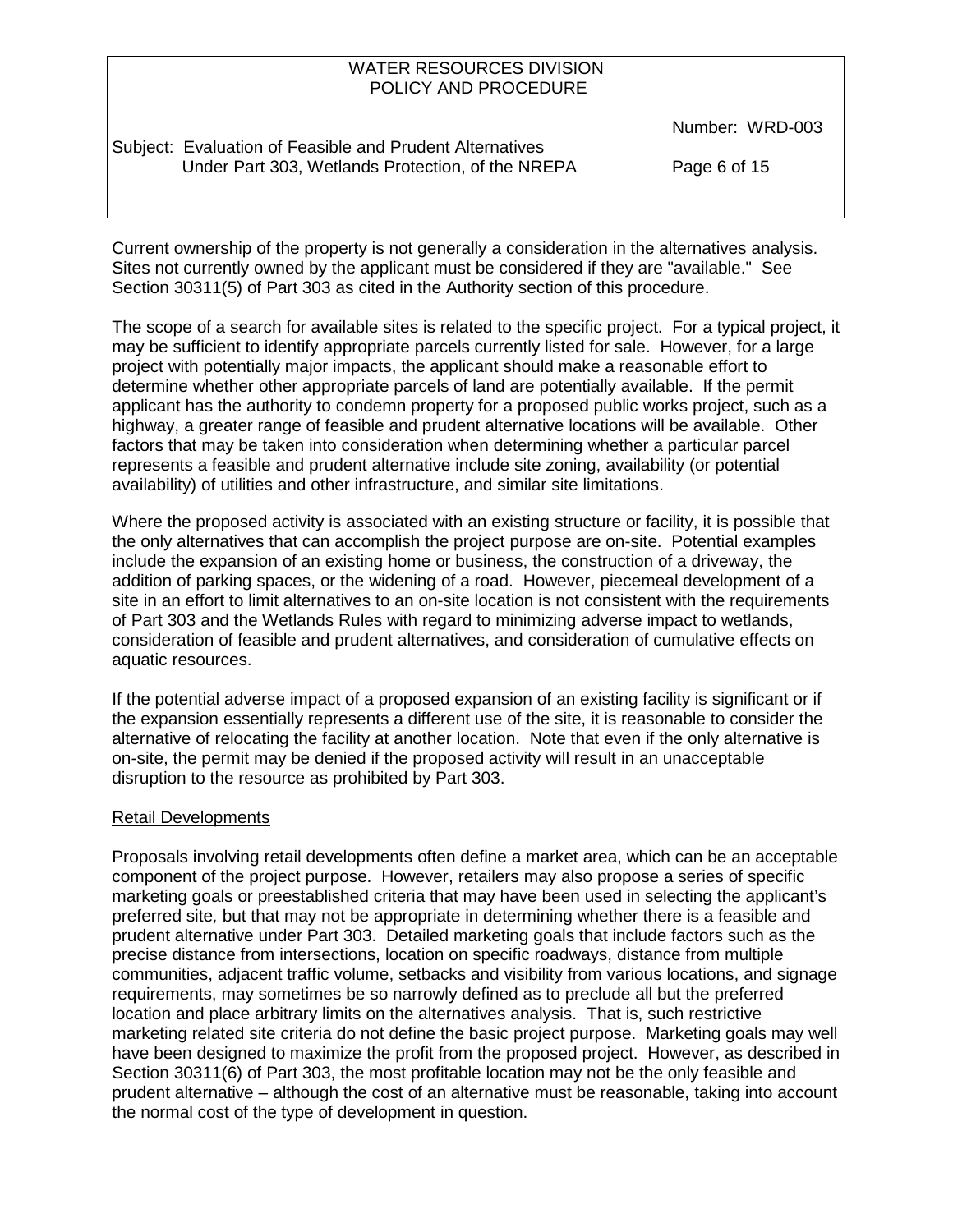Subject: Evaluation of Feasible and Prudent Alternatives Under Part 303, Wetlands Protection, of the NREPA Page 7 of 15

Number: WRD-003

The primary purpose of a retail project may, consistent with Part 303 and the Wetlands Rules, be defined as development of a particular type of retail development (e.g., grocery, big box retail, small convenience store, sporting goods, etc.) within a general market area. The availability of alternative sites within that market area may then be appropriately considered.

# All-Wetland Residential Lots

The argument is sometimes made that there is no alternative to use an all-wetland lot in a highly desirable location, such as a lakefront. Note that the primary purpose of a residential development project is typically housing which may, in some circumstances, be further defined as vacation housing or housing in proximity to water resources. However, there may be alternatives that also provide the applicant access to water-related recreational opportunities. Lake access may be available at other locations that may use otherwise buildable, upland area but reduce the wetland impacts.

Also relevant to the determination of feasible and prudent alternatives is the ownership and history of the lot. Whether and when a lot was created as a result of the division of land severing upland areas from the wetland area is a relevant and appropriate consideration. For example, in reviewing an application to fill wetland on an all-wetland or predominantly wetland lot that has recently been divided from a larger parcel containing buildable uplands, the DEQ may consider that history as evidence of feasible and prudent alternatives.

If a permit is denied based on the availability of feasible and prudent alternatives, the unacceptable impact to the resource associated with the proposed activity should be documented as well, applying the decisional criteria of Section 30311. In identifying the least damaging alternative, the fact that riparian wetlands provide water quality and fish habitat benefits to the public that cannot be replaced easily, if at all, should be considered. Riparian areas are essential to the biological productivity of the lake as a whole. Development of waterfront property frequently results in cumulative impacts as the shoreline is developed, and the availability of feasible and prudent alternatives that result in less impact must be considered.

While it is presumed that there is a feasible and prudent alternative to the use of an all-wetland lot for housing, under certain circumstances the applicant may be able to make the opposite demonstration (see R 281. 922a[7]).

• Ownership of the lot by the same person since prior to October 1, 1980 (the effective date of the former Wetland Protection Act, now codified as Part 303), may, when balanced with the ecological value of the site, favor limiting the consideration of alternatives that avoid and minimize impacts to on-site alternatives. The rationale is that the applicant made a reasonable site selection given the regulations in place at the time the property was purchased, and does not now have the same options available (this may not be the case if there has been little or no development in the vicinity). Note that even if the site has been held by the same owner for an extended period, the permit must still be denied under Section 30311 of Part 303 if the wetland provides public benefits which, on balance,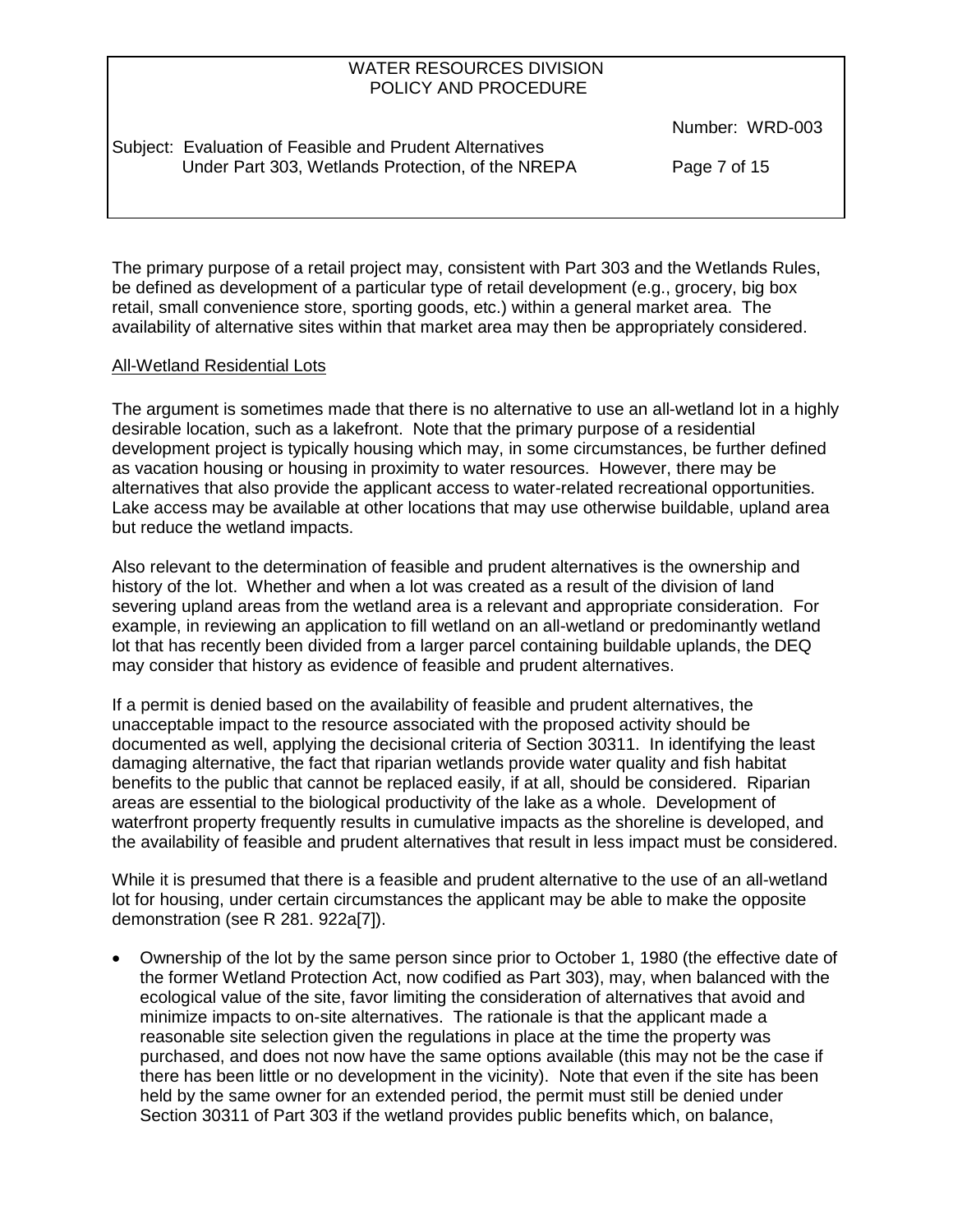Subject: Evaluation of Feasible and Prudent Alternatives Under Part 303, Wetlands Protection, of the NREPA Page 8 of 15

Number: WRD-003

outweigh the private interest in development of the property, or if cumulative impacts to the resource are of a magnitude that make additional impact unacceptable.

- If a particular wetland parcel is severely degraded or has become so detached from other resources due to surrounding development that it no longer provides public benefits, the applicant may be able to demonstrate that there is no feasible and prudent alternative that is less damaging to the aquatic resource.
- Caution should be exercised in making such a finding, and the functions provided by the wetland should be considered on a landscape scale. For example, isolated wetland pockets in the watershed of a high quality lake can trap and retain runoff that would otherwise contribute to eutrophication of the lake. Pockets of wetlands in the vicinity of a headwater stream may help to maintain base flow during dry weather conditions. The alteration of small and isolated wetlands may result in a cumulative loss of significant public benefits.
- In a large geographic region where wetlands make up a significant portion of the landscape, it may be more difficult to avoid wetland impacts. However, the presence of abundant wetland resources alone should not be used as justification for wetland alteration if there are clearly upland alternatives available. Use of all-wetland lots would not be consistent with Part 303 unless the applicant provides an analysis demonstrating that feasible and prudent alternatives are not available. Advance wetland planning by a community may be useful in evaluating where impacts to wetlands are unavoidable, and where the protection of remaining wetlands is important to the public, even if alternatives are limited.

Whenever the DEQ finds that the applicant has demonstrated that there is no feasible and prudent alternative to the use of an all-wetland lot, and that the project will not result in an unacceptable disruption of aquatic resources, the impact must still be minimized through the design of the structure and its placement on the lot; i.e., through the use of alternative size, configurations, and methods (see R 281.922a[6]). For example, the fill should be as close to the road as possible, two-story structures should be given preference over a one-story building with a larger footprint, fill for appurtenant structures such as lawns or decks should be minimized, and a vegetated wetland buffer should always be maintained along any adjacent water body. Moreover, while it may be appropriate to allow some use of the lot given the factors discussed above, it is not necessarily appropriate to allow use of an entire larger parcel; e.g., for multiple home site development.

# <span id="page-7-0"></span>TIME FRAME: WHEN MUST ALTERNATIVES BE AVAILABLE

A question may be raised regarding when, in a temporal sense, alternatives must be available. Possibilities include: at the time the applicant first seeks a location for the proposed project,  $3$  at the date of the permit application, or at the time of an eventual appeal of a permit application. Federal appellate courts applying the analogous provisions of Section 404 of the Clean Water

 $3$  Federal courts applying analogous provisions of Section 404 of the Clean Water Act sometimes refer to this as the "market entry test."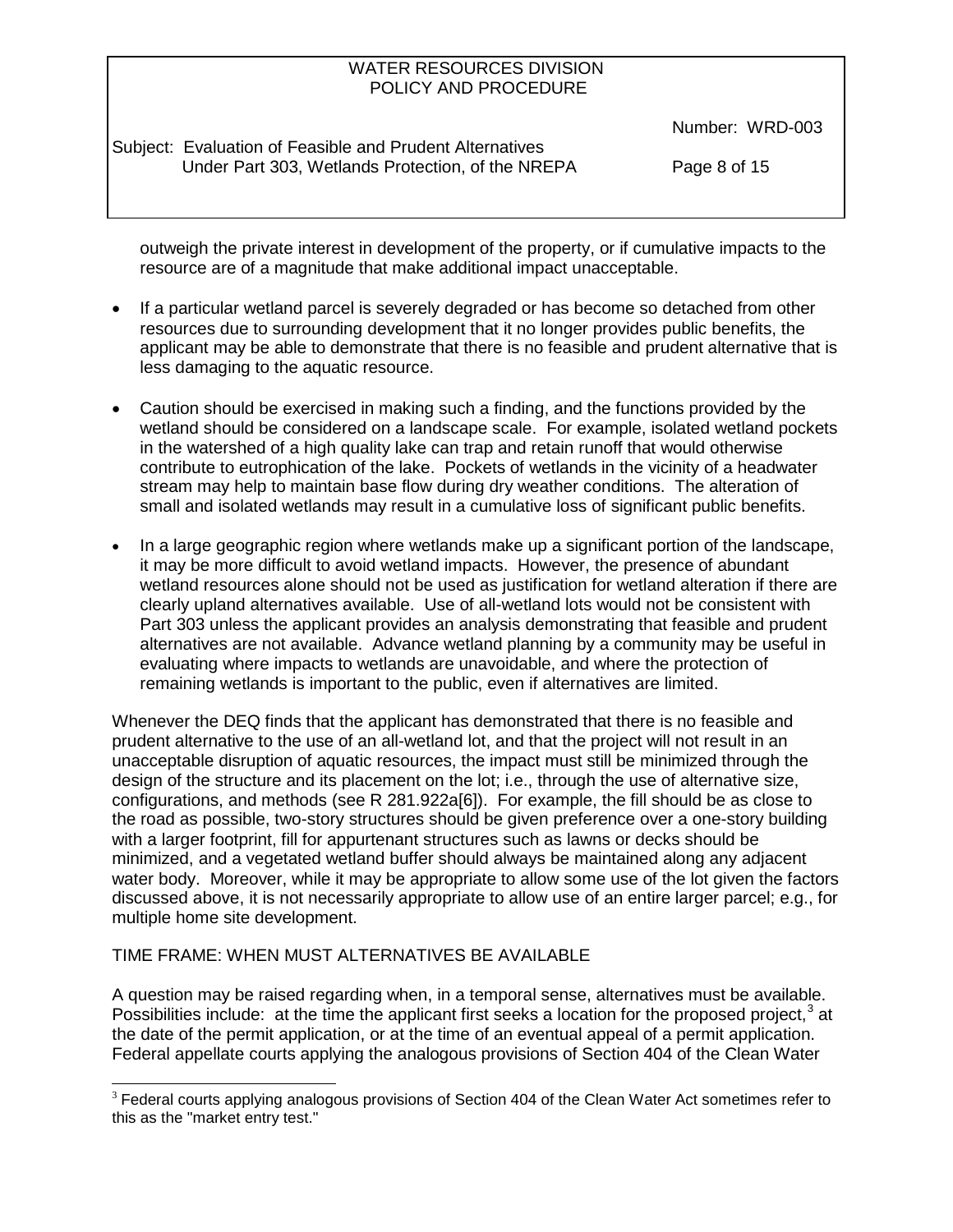Subject: Evaluation of Feasible and Prudent Alternatives Under Part 303, Wetlands Protection, of the NREPA Page 9 of 15

Number: WRD-003

Act, 33 USC §1344, have approved decisions that considered the alternatives available at the time the property at issue was purchased, at the time of the application, or at the time of decision, depending upon the circumstances, including whether the applicant knew or should have known of the alternatives.

# OPTIONS THAT MUST BE CONSIDERED

As noted above, under R 281.922a(6)(b), a feasible and prudent alternative may include any or all of the following:

- (i) Use of a location other than the proposed location.
- (ii) A different configuration.
- (iii) Size.
- (iv) Method that will accomplish the basic project purpose.

This rule outlines options that must be considered as part of the analysis of feasible and prudent alternatives.

#### Configuration and Size

Whether the alternative is on-site or off-site, the applicant must consider alternative designs and layouts that will avoid and minimize aquatic resource impacts. For a residential development, this may include reducing the number or size of lots or reconfiguring the layout of the lots to avoid or minimize impacts to wetlands. Commercial developments may be reconfigured through innovative design and layout to reduce the size of the project footprint that impacts wetland resources, use of multiple-story buildings or parking structures, or reduction in the overall scale of the project. If the scope of the proposed project does not mesh well with the areas of the proposed site that can be utilized without significant resource impacts, use of an alternative site may be more feasible and prudent. Ultimately, if the applicant demonstrates that there are no options that avoid or minimize impacts, a decision on the permit application will be made based on other statutory criteria based on public interest and the impacts to the resource.

Again, the scope of the alternatives analysis should be consistent with the scale of the project. If the initial proposed design has effectively avoided wetland impacts, and the impact of the resulting project is small, provision of alternative designs may not be necessary. On the other hand, if a project would result in significant resource losses, the applicant should be requested to demonstrate that all options for reducing this impact have been considered. Applicants should be encouraged to clearly demonstrate efforts to avoid and minimize impacts in the application in order to expedite and facilitate the permit decision.

# **Methods**

The applicant is required to consider alternative means of accomplishing the project purpose that will have less impact. Examples of alternative methods that may be used to accomplish the project purpose include: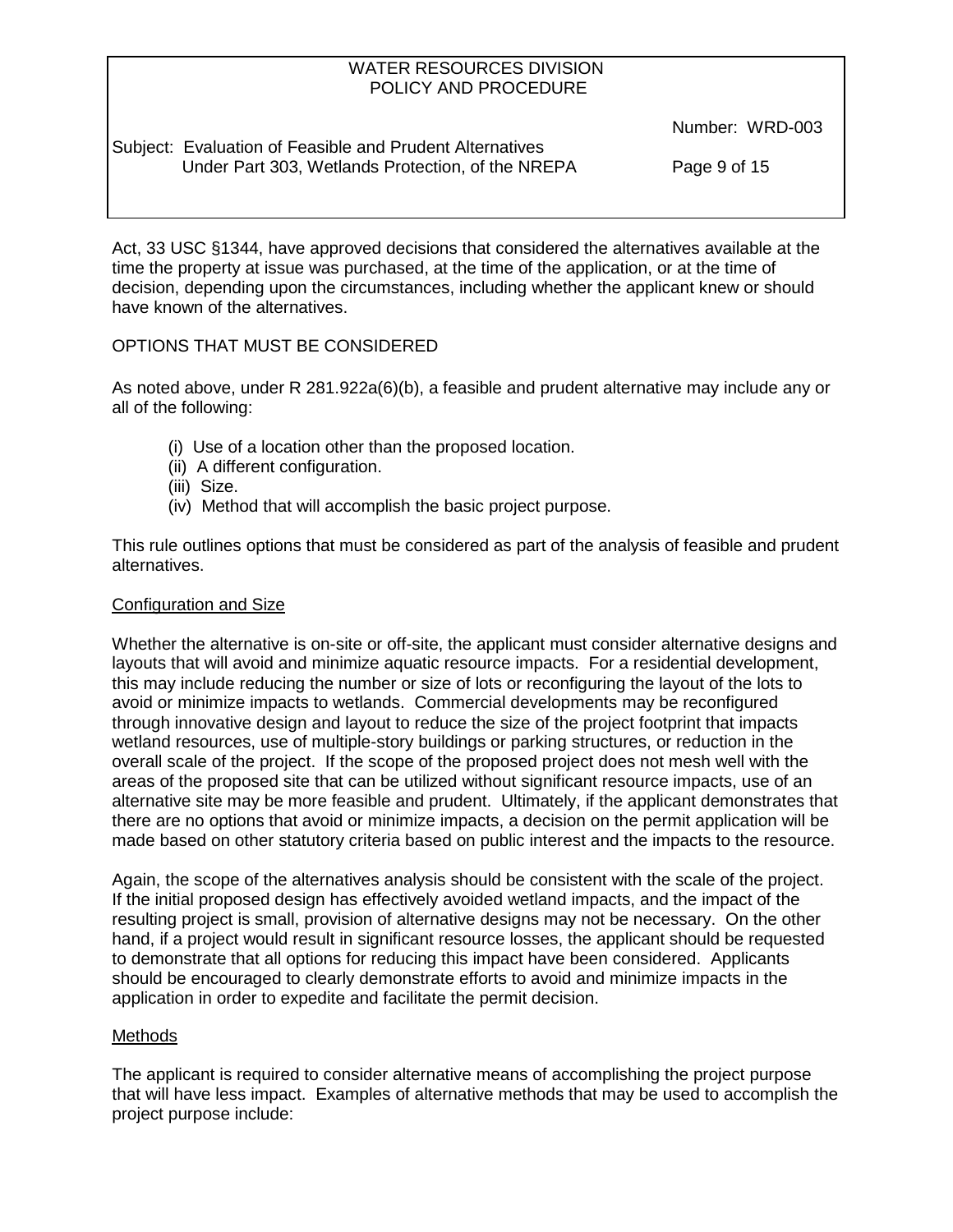Subject: Evaluation of Feasible and Prudent Alternatives Under Part 303, Wetlands Protection, of the NREPA Page 10 of 15

Number: WRD-003

- Spanning a wetland area or stream instead of placing a road bed on fill.
- Managing residential wastewater through engineered systems that require less space than septic fields, or by locating septic fields on an adjacent upland property.
- Construction of boardwalks rather than filled pathways; placing structures on pilings rather than on fill (except in situations where construction on pilings is as destructive of habitat or other resource values as fill).
- Providing shared driveways into a residential area, rather than individual drives for each lot owner.
- Constructing an engineered storm water management system, rather than discharging storm water into a natural wetland.
- Use of bioengineering or methods to control erosion along the shoreline of an inland lake, rather than a straight seawall with wetland backfill of a portion of the lake surface.

Many other alternative methods to avoid resource impacts, including advances in construction technology, have been used to meet the needs of particular projects, and applicants should be encouraged to be innovative in this regard.

CONSIDERATION OF COST

Section 30311(6) of Part 303 states that:

"**An alternative that entails higher costs, as described in R 281.922a(11) of the Michigan administrative code, is not feasible and prudent if those higher costs are unreasonable. In determining whether such costs are unreasonable, the department shall consider both of the following:**

**(a) The relation of the increased cost to the overall scope and cost of the project.**

#### **(b) Whether the projected cost is substantially greater than the costs normally associated with the particular type of project."**

A permit applicant's preferred alternative may be less costly than other options for a number of reasons. For example, an alternative that uses a wetland site may be less expensive because the wetland property was available at a lower price than an upland site (because others considered it to be undevelopable). The applicant's preferred design or configuration of the project may have been selected to reduce construction costs, but may result in greater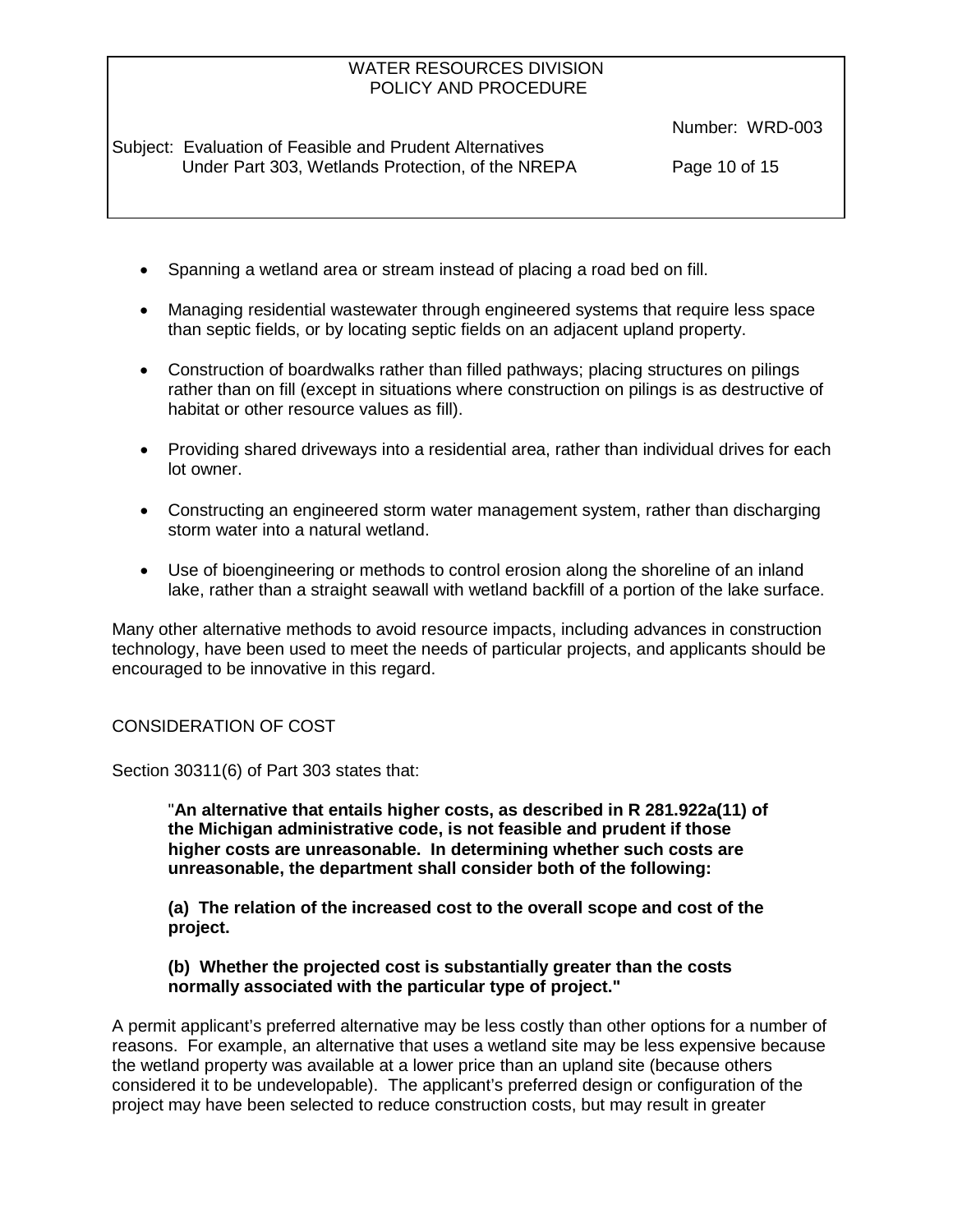Subject: Evaluation of Feasible and Prudent Alternatives Under Part 303, Wetlands Protection, of the NREPA Page 11 of 15

Number: WRD-003

environmental impacts than other alternatives. For example, a "campus type" industrial park may impact a larger area than a more consolidated development. Likewise, a ground-level parking lot is generally less expensive than a parking ramp or below-ground parking.

Under Section 30311(6)(b) of Part 303, a primary consideration in determining whether the increased cost associated with a potential alternative is "reasonable" is whether that cost is within the customary range for the type of activity proposed. An alternative is feasible and prudent if it is within the range of costs normally associated with that type of project within that region. Thus, the increased cost of using an upland site is reasonable if it is typical for the type of development in question on upland locations. Likewise, reconfiguration of a site to reduce the footprint (and thus the impact) may be considered reasonable if it is typical of the costs associated with that type of development when only a smaller area is available.

Other examples of increased costs that may be considered reasonable include the cost of bringing utilities to a site, if that cost is in line with bringing utilities into any newly developed area, or a reduction in the number of building lots available within a residential development. Note that under R 281.922a(10) of the Wetlands Rules, other properties that could reasonably be obtained, utilized, expanded, or managed are feasible and prudent alternatives.

On the other hand, an alternative may be rejected if the cost is substantially greater than the cost normally associated with the particular type of project. For example, the cost associated with construction of an entirely new factory, as opposed to expansion of an existing facility resulting in a limited wetland impact, may be found to be unreasonable.

Again, it is important to note that, even if there are no feasible and prudent alternatives, the permit must still be denied under Section 30311(4) of Part 303 if the project would result in an unacceptable disruption to the aquatic resource, or the proposed activity is not permittable under Section 30311(1)-(2) of Part 303.

#### Considerations Related to the Scope of the Project

An increase in cost that is reasonable (within the normal range) for a large business may not be reasonable for an individual homeowner or for a small business owner. That is, the cost should be considered within the context of the proposed project. For example, a retaining wall may be incorporated into a site design to reduce the length of a graded slope, and thus encroachment into wetlands. Depending upon the size of the wall, the associated cost may be entirely reasonable for a large commercial development, but significantly greater than costs normally associated with a single-family residential development. Likewise, the cost of spanning a sensitive wetland during highway construction may be well within the normal range of typical costs for spanning roads or other obstacles, but prohibitively expensive for obtaining access to a small business site.

Therefore, the DEQ should consider the type or category of applicant (homeowner, small business, corporation, government agency, etc.) and the overall scope of the project in evaluating reasonable costs. It is not, however, appropriate to consider the financial resources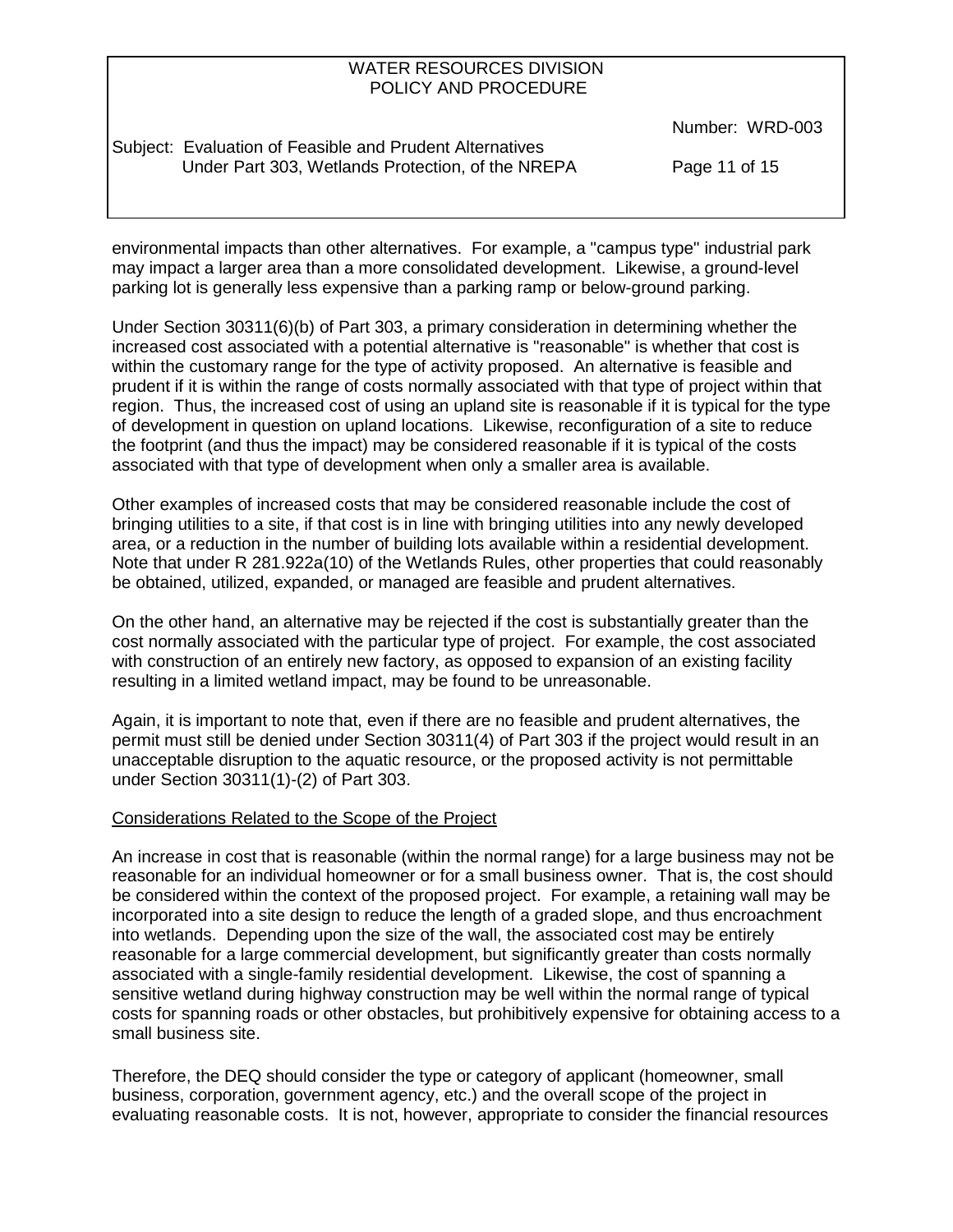Number: WRD-003

Subject: Evaluation of Feasible and Prudent Alternatives Under Part 303, Wetlands Protection, of the NREPA Page 12 of 15

or standing of the *individual* applicant. That is, if the cost of constructing a home or small business on an alternative upland lot is typical for the scale of the structure, that alternative may be considered reasonable, even if an individual applicant asserts that he or she can only afford the project if placed on an inexpensive wetland lot.

# CONSIDERATION OF OTHER WETLAND ALTERNATIVES

In most instances an alternative site will be an upland location, but the use of wetland sites that have a lesser impact may be considered. For example, the choice of a road corridor frequently involves selection of the route with the smallest wetland and aquatic resource impact, and it may be impossible to identify a no-impact alternative.

R 281.922a(8) of the Wetlands Rules further clarifies the consideration of alternatives by stating the presumption that non-wetland (upland) locations are less damaging than wetland locations. While in general it is presumed that an upland alternative will have less impact on aquatic resources than a wetland location, in certain circumstances the applicant may be able to demonstrate that use of upland is not a feasible and prudent alternative.

For example, if the only alternative site is an upland that provides critical habitat for amphibians during certain life stages, or for a threatened or endangered upland species, and the wetland alternative has no such special value, then the DEQ may find that the upland site is not a feasible and prudent alternative. Likewise, if the alteration of an upland location by the proposed activity would result in the significant degradation of an adjacent waterbody, the DEQ may find that this upland site is not a feasible or prudent alternative.

# WETLAND DEPENDENT ACTIVITIES

R 281.922a(5) of the Wetlands Rules describes the type of activity that is considered wetland dependent by the DEQ:

**"The department shall consider a proposed activity as primarily dependent upon being located in the wetland only if the activity is the type that requires a location within the wetland and wetland conditions to fulfill its basic purpose; that is, it is wetland-dependent. Any activity that can be undertaken in a non-wetland location is not primarily dependent upon being located in the wetland."**

Thus, the only activity that is wetland dependent is one that must have wetland conditions- wetland hydrology, soils, and/or plants--to fulfill its basic purpose. In general, if a category of activity could be undertaken on an upland site, then it is not wetland dependent. If a category of activity could be undertaken on either a wetland or an upland site, then it is not wetland dependent. It is expected that very few activities must be located in a wetland to achieve their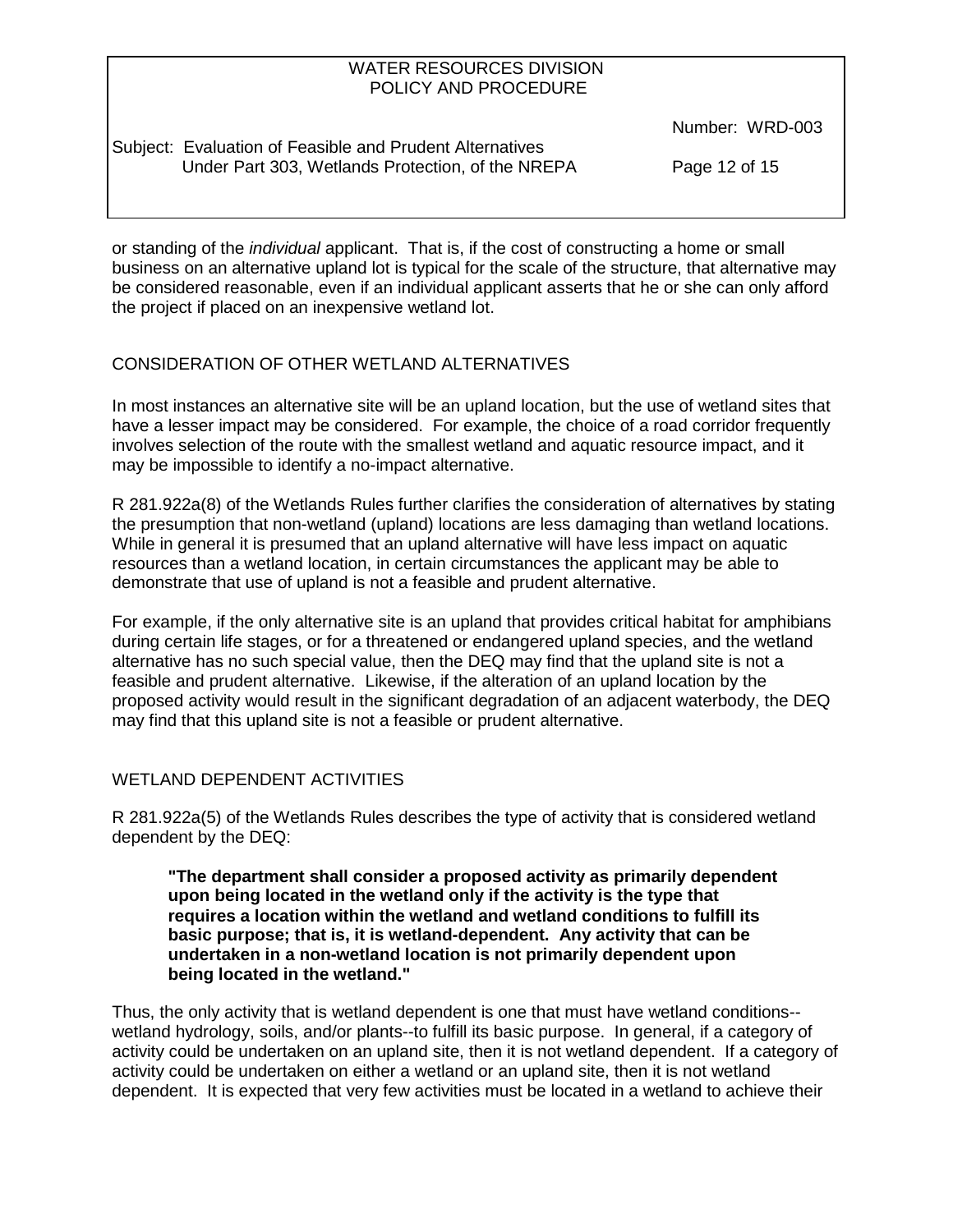Subject: Evaluation of Feasible and Prudent Alternatives Under Part 303, Wetlands Protection, of the NREPA Page 13 of 15

Number: WRD-003

basic project purpose. Under R 281.922a(2) of the Wetlands Rules, the burden of demonstrating that a project is wetland dependent is on the permit applicant.

The proposed regulated activity and the project purpose must both be considered in determining wetland dependency. For instance, if the activity is filling and excavation associated with residential development, the basic purpose is to provide shelter (housing) for people. A house does not need to be located in a wetland or have wetland conditions; therefore, residential development is not primarily dependent upon being located in the wetland.

An activity that is typically considered wetland dependent is the extraction of sphagnum peat, as this particular type of peat is found only in wetlands (bogs), and thus the basic project purpose (peat extraction) can only be achieved in a wetland area. Many wetland restoration activities could also be considered wetland dependent.

Michigan's "wetland dependent" criterion is based on the similar federal term "water dependent," and staff can look to the federal definition and case law for help in interpretation of this term. The preamble to the Section 404(b)(1) Guidelines of the federal Clean Water Act includes discussion of the term "water dependent" as it relates to the use of wetlands and other "special aquatic sites." An example is provided in the preamble of a proposed wetland fill to create a restaurant site; since a restaurant does not need to be in wetlands to fulfill its basic purpose of feeding people, it is not a water dependent activity. Refer to the "Instructions for Completion of the Project Review Report" for additional information.

#### Evaluation of Feasible and Prudent Alternatives for Wetland Dependent Projects

The availability of a feasible and prudent alternative is one of the considerations under the public interest test of Section 30311(2)(b) of Part 303. This test applies to all proposed projects, including those that are determined to be wetland dependent, although the scope of the alternatives analysis is much more limited than it would be for a non-wetland dependent project.

The language of the statute is specific, requiring consideration of the availability of alternative locations and methods to accomplish the expected benefits from the activity. For a wetland dependent project, the range of alternatives considered would logically be limited to other wetland locations and alternative on-site methods.

For example, even though the applicant's preferred site and an alternative site are both wetlands, use of the applicant's preferred site may be determined to be more damaging to the resource if it provides habitat for rare species (and the alternate site does not), or if impacts on downstream waters or other secondary or cumulative impacts would be greater at the applicant's preferred site. On-site alternatives may include downsizing or reconfiguring the proposed activity to minimize resource impacts while still achieving the basic project purpose.

Under Section 30311(2)(b) of Part 303, an alternative should be selected if associated overall impacts would be lower. If a proposed activity is wetland dependent and the DEQ determines that use of the applicant's preferred site or method must be denied due to the availability of a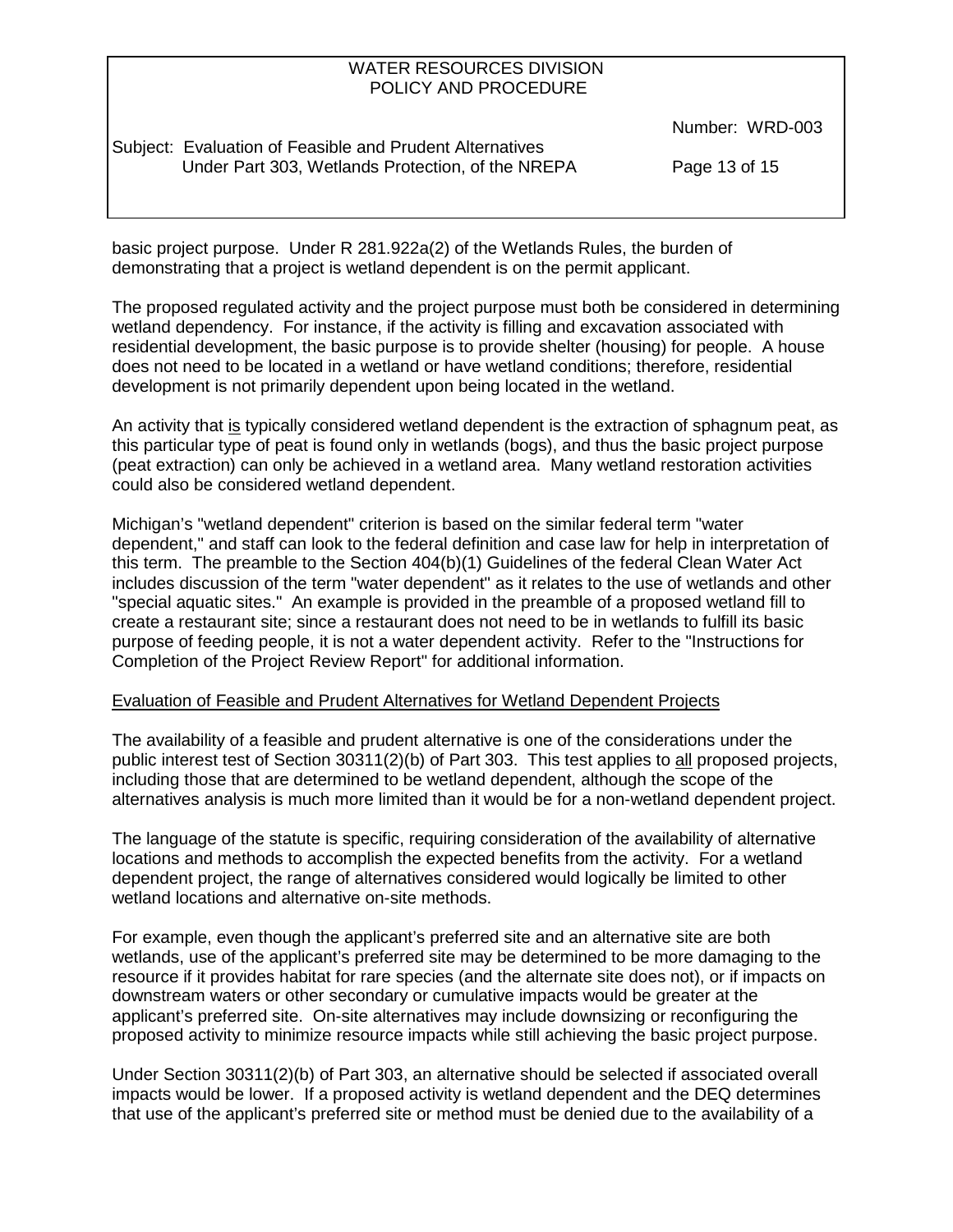Subject: Evaluation of Feasible and Prudent Alternatives Under Part 303, Wetlands Protection, of the NREPA Page 14 of 15

Number: WRD-003

less damaging alternative, the denial is based on the fact that the preferred alternative is not in the public interest, in accordance with Section 30311(1) of Part 303.

CRANBERRY BED CONSTRUCTION: WATER DEPENDENT ACTIVITIES UNDER PART 303

Section 30301(1)(v) of Part 303 defines "water dependent" as follows:

# "**Water dependent means requiring access or proximity to or siting within an aquatic site to fulfill its basic purpose."**

Section 30305(b) of Part 303 further defines cranberry beds, including associated dikes and water control structures, as being "water dependent." Associated activities, including roads, ditches, pump houses, reservoirs, and support facilities for shipping, storage, packaging, and parking, are specifically *not* considered water dependent by the language of this section. For those aspects of cranberry operations that are water dependent, Part 303 provides that the demonstration by an applicant that there is no feasible and prudent alternative to the construction of cranberry beds is not subject to either of the following two presumptions: (1) that there is a feasible and prudent alternative that does not involve wetland; and (2) that a non-wetland alternative will have less adverse effects on the aquatic ecosystem. $4$  However, the DEQ must still determine whether a disruption to the aquatic resources is unacceptable and if a feasible and prudent alternative does not exist as provided in Section 30311.

# DOCUMENTATION REQUIRED

The extent of the alternatives analysis should be commensurate with the scale and potential impact of the proposed project. If the permit applicant has clearly avoided wetland impacts in the initial design of the project, the proposed activity would have only a minimal impact and the wetland in question does not provide significant public benefits, then there may be few alternatives that are *even less* damaging. As noted in federal guidance on this subject, ". . . the [Section 404(b)(1)] Guidelines do not require an elaborate search for practicable alternatives if it is reasonably anticipated that there are only minor differences between the environmental impacts of the proposed activity and potentially practicable alternatives."[5](#page-13-0)

 $4$  Section 30329(9)(h) of Part 303 requires that the Wetland Advisory Council evaluate and make recommendations on the following prior to August 15, 2012: "Appropriate regulation of the siting, construction, and operation of cranberry production activities, in light of the benefit of cranberry production activities to the economy, the regulatory approach of other states, and other factors." This procedure may be reevaluated in light of the recommendations of the Council.

<span id="page-13-0"></span> $<sup>5</sup>$  August 23, 1993, Memorandum to the Field regarding the Appropriate Level of Analysis Required for</sup> Evaluating Compliance with the Section 404(b)(1) Guidelines Alternatives Requirements, issued by the U.S. Environmental Protection Agency and the U.S. Army Corps of Engineers.